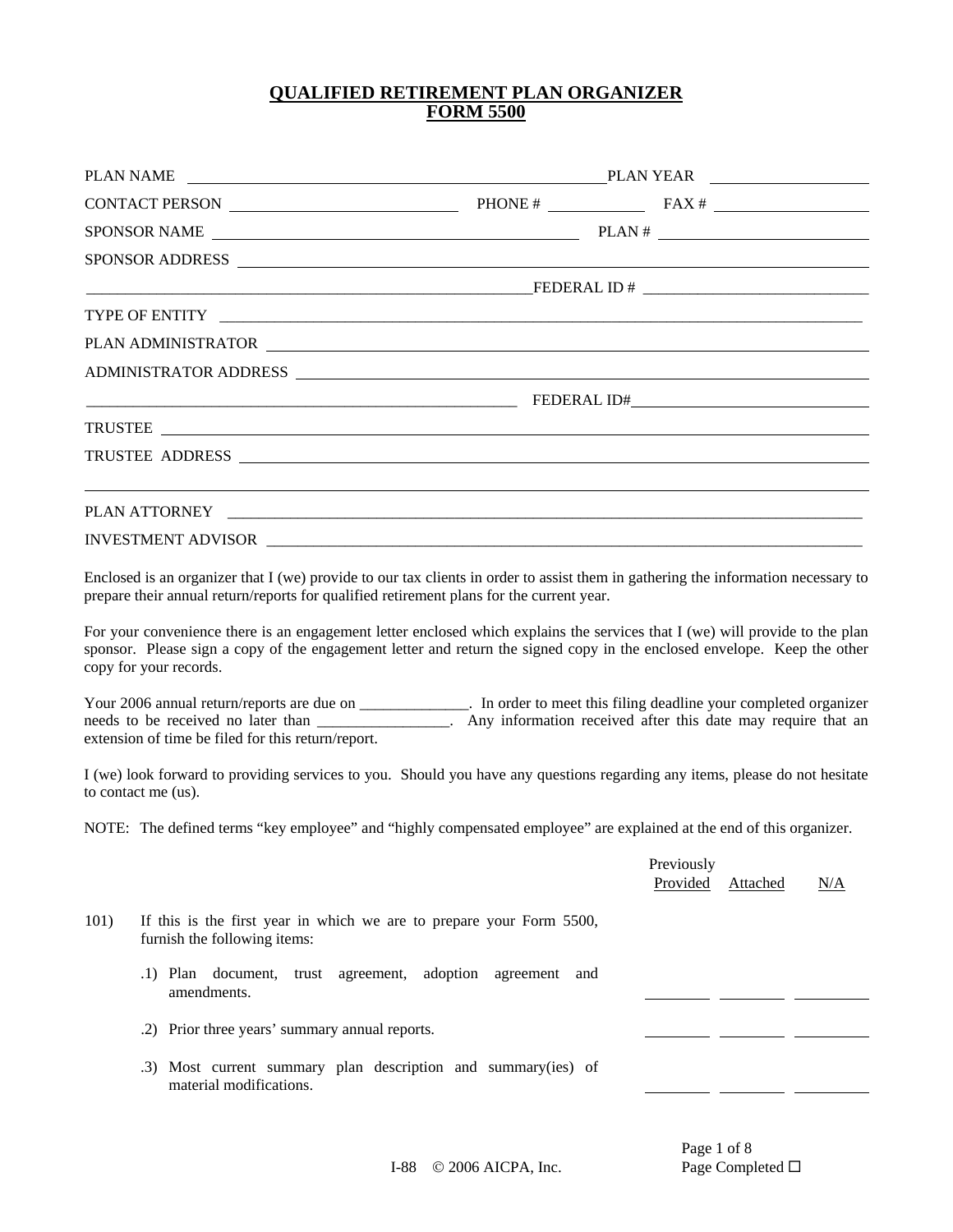|      |     |                                                                                                                     | Previously<br>Provided Attached | N/A |
|------|-----|---------------------------------------------------------------------------------------------------------------------|---------------------------------|-----|
|      |     | .4) Prior three years' plan financial statements.                                                                   |                                 |     |
|      |     | .5) Prior three years' Forms 5500.                                                                                  |                                 |     |
|      | .6) | Prior three years' employee censuses, including balances and<br>vesting information.                                |                                 |     |
|      | .7) | Most recent IRS determination letter.                                                                               |                                 |     |
|      |     | .8) If the plan allows participant loans, provide copies of loan<br>documents and amortization schedules.           |                                 |     |
| 102) |     | Furnish the following items for the current year:                                                                   |                                 |     |
|      |     | .1) Employee census (specimen attached or update attached census<br>from prior year).                               |                                 |     |
|      | .2) | Plan financial statements.                                                                                          |                                 |     |
|      |     | .3) If there are no financial statements for the plan, provide the<br>following:                                    |                                 |     |
|      |     | (a) Recap of receipts and disbursements for all bank accounts.                                                      |                                 |     |
|      |     | (b) Reconciled bank statements as of the plan's year-end.                                                           |                                 |     |
|      |     | (c) Recaps or copies of all monthly brokerage or investment<br>accounts for the plan year.                          |                                 |     |
|      |     | (d) Schedule of fair market values of all investments as of the close<br>of the plan year.                          |                                 |     |
|      |     | .4) Detail of employer contributions for the plan year. Indicate dates<br>accrued and paid or scheduled to be paid. |                                 |     |
|      |     | .5) Form 5500, Schedule A, if a portion or all of the plan is invested in<br>insurance contracts.                   |                                 |     |
|      | .6) | Form 5500, Schedule B, if the plan is a defined benefit plan.                                                       |                                 |     |
|      | .7) | Form 5500, Schedule P, if the plan is a qualified retirement plan<br>funded by a trust.                             |                                 |     |
|      | .8) | Page 1 of the income tax return (Form 1040, Schedule C if sole<br>proprietorship) of the sponsor.                   |                                 |     |
|      | .9) | Copies of new loan documents and amortization schedules.                                                            |                                 |     |
|      |     | .10) Copies of Forms 1099-R issued.                                                                                 |                                 |     |
|      |     |                                                                                                                     |                                 |     |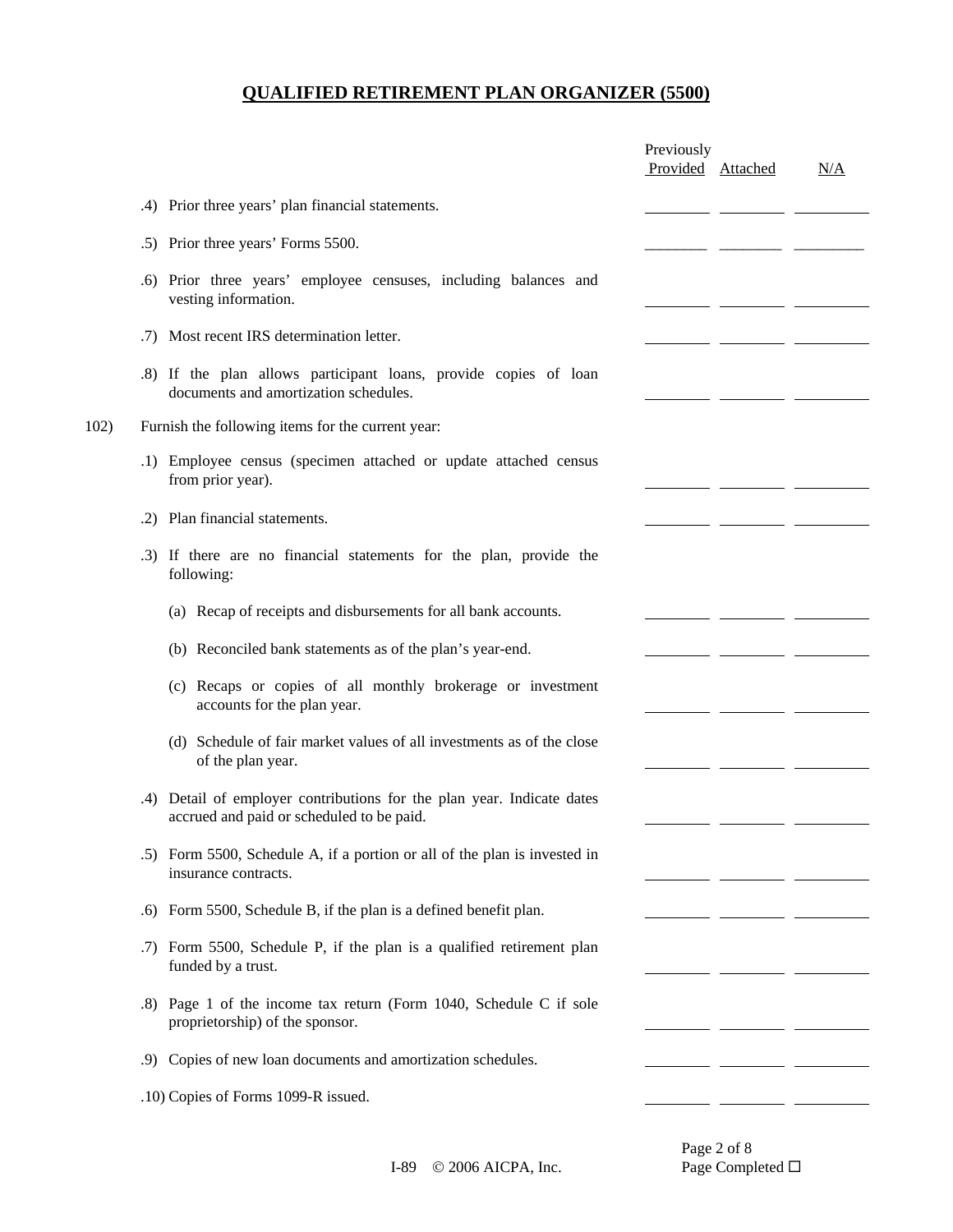|      |                                                                                                                                                                                                                                                                                         | Previously<br>Provided Attached |    | N/A |
|------|-----------------------------------------------------------------------------------------------------------------------------------------------------------------------------------------------------------------------------------------------------------------------------------------|---------------------------------|----|-----|
|      | .11) Copies of new summary plan description or summary(ies) of<br>material modifications.                                                                                                                                                                                               |                                 |    |     |
|      | .12) Any IRS determination letter received during the past year.                                                                                                                                                                                                                        |                                 |    |     |
|      |                                                                                                                                                                                                                                                                                         | <b>YES</b>                      | NO | N/A |
| 103) | Was the plan terminated during the plan year? If yes, provide a copy of<br>executed resolution.                                                                                                                                                                                         |                                 |    |     |
| 104) | Were there any amendments during the plan year? If yes, provide copies<br>of the amendment(s).                                                                                                                                                                                          |                                 |    |     |
| 105) | Has the plan been audited by either the Internal Revenue Service or the<br>Department of Labor? If yes, attach copies of all correspondence.                                                                                                                                            |                                 |    |     |
| 106) | Have there been any disputed claims or litigation filed or threatened with<br>respect to the plan? If yes, attach copies of all correspondence.                                                                                                                                         |                                 |    |     |
| 107) | Was the plan insured by a fidelity bond for loss through fraud or<br>dishonesty? If yes, complete the following:                                                                                                                                                                        |                                 |    |     |
|      | Name of surety company<br><u>Name</u> of surety company<br>Amount of bond                                                                                                                                                                                                               |                                 |    |     |
| 108) | Was any participant separated from service with a deferred vested<br>benefit during the plan year?                                                                                                                                                                                      |                                 |    |     |
| 109) | Are there any individuals in the company who have worked more than<br>1,000 hours who are not considered to be common law employees (e.g.,<br>independent contractors)? If yes, include these individuals on the<br>employee census form and identify them as "leased" or "not leased." |                                 |    |     |
|      |                                                                                                                                                                                                                                                                                         |                                 |    |     |

110) List officers and owner(s) of sponsor company and percentage of ownership:

| <b>NAME</b> | <b>TITLE</b> | <b>OWNERSHIP PERCENTAGE</b> |
|-------------|--------------|-----------------------------|
|             |              |                             |
|             |              |                             |
|             |              |                             |
|             |              |                             |
|             |              |                             |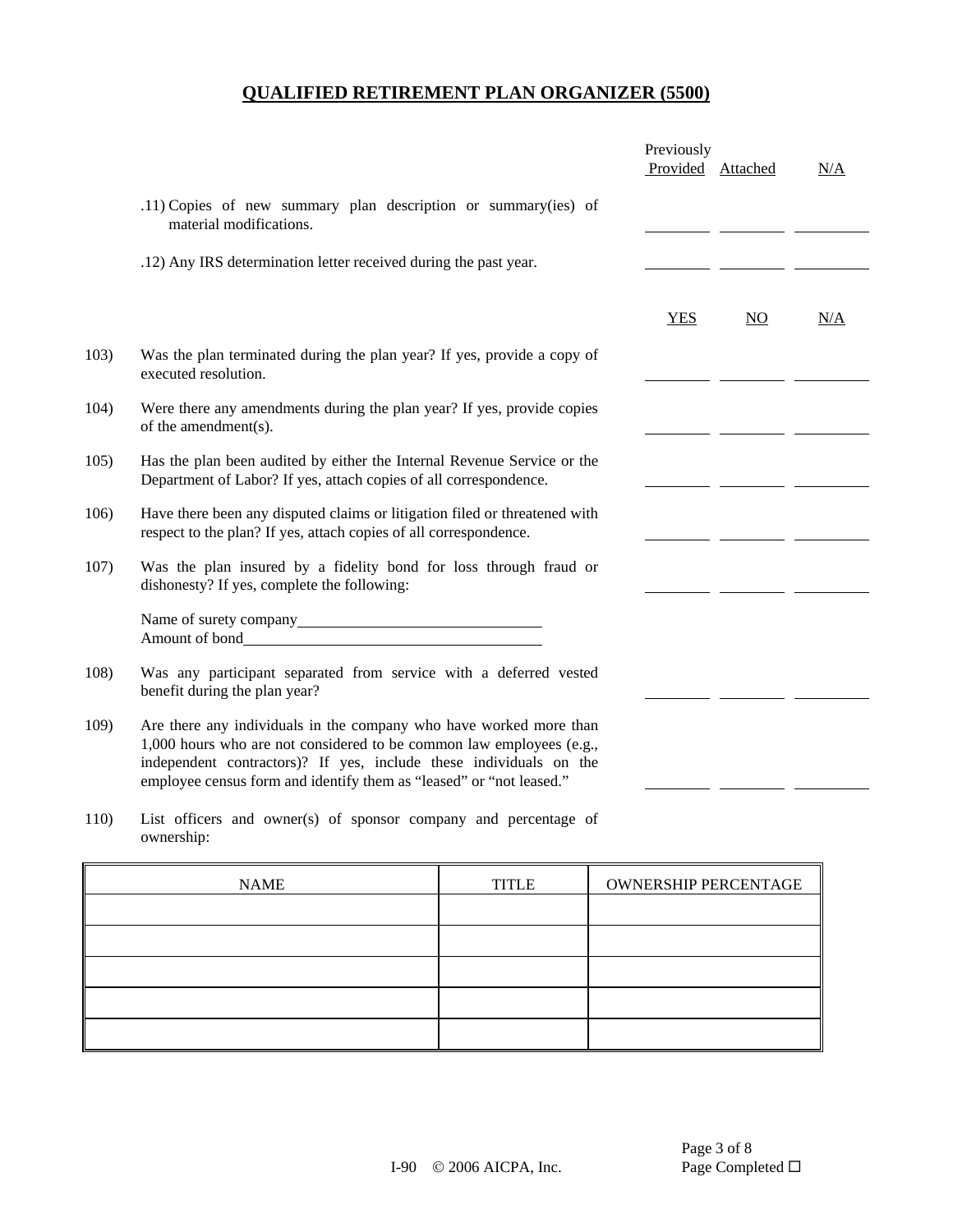#### YES NO N/A

111) Does any key employee, or any member of the key employee's family, own an interest in any other non-publicly traded business? If yes, complete the following.

| <b>EMPLOYEE NAME</b> | <b>RELATIONSHIP</b><br>TO OWNER | <b>NAME AND TYPE</b><br>OF ENTITY | <b>OWNERSHIP</b><br>PERCENTAGE |
|----------------------|---------------------------------|-----------------------------------|--------------------------------|
|                      |                                 |                                   |                                |
|                      |                                 |                                   |                                |
|                      |                                 |                                   |                                |
|                      |                                 |                                   |                                |
|                      |                                 |                                   |                                |

|      |                                                                                                                                                                                                              | <b>YES</b> | NO | N/A |
|------|--------------------------------------------------------------------------------------------------------------------------------------------------------------------------------------------------------------|------------|----|-----|
| 112) | Do any relatives of any key employee work for the company? If yes,<br>identify them on the employee census.                                                                                                  |            |    |     |
| 113) | Did all new participants receive a summary plan description?                                                                                                                                                 |            |    |     |
| 114) | Did all terminated participants who received distributions receive<br>required Forms 1099-R, Distributions From Pensions, Annuities,<br>Retirement or Profit-Sharing Plans, IRAs, Insurance Contracts, etc.? |            |    |     |
| 115) | Have participants received required annual information about their<br>account balance(s), vested percentage(s) and matching contributions?                                                                   |            |    |     |
| 116) | Was the prior year summary annual report for the plan year distributed to<br>participants?                                                                                                                   |            |    |     |
| 117) | Has there been any reversion of plan assets to the employer during the<br>plan year?                                                                                                                         |            |    |     |
| 118) | Did any service provider receive compensation from the plan during the<br>plan year? If yes, attach a schedule.                                                                                              |            |    |     |
| 119) | Has there been a termination of the appointment of either of the<br>following?                                                                                                                               |            |    |     |
|      | _ enrolled actuary<br>If yes, attach explanation(s).<br>accountant                                                                                                                                           |            |    |     |
| 120) | Did any of the following transactions occur between the plan and any<br>parties-in-interest (e.g., employer, participant)? If yes, attach explanation.                                                       |            |    |     |
|      | .1) The sale, exchange or leasing of any property.                                                                                                                                                           |            |    |     |

Page 4 of 8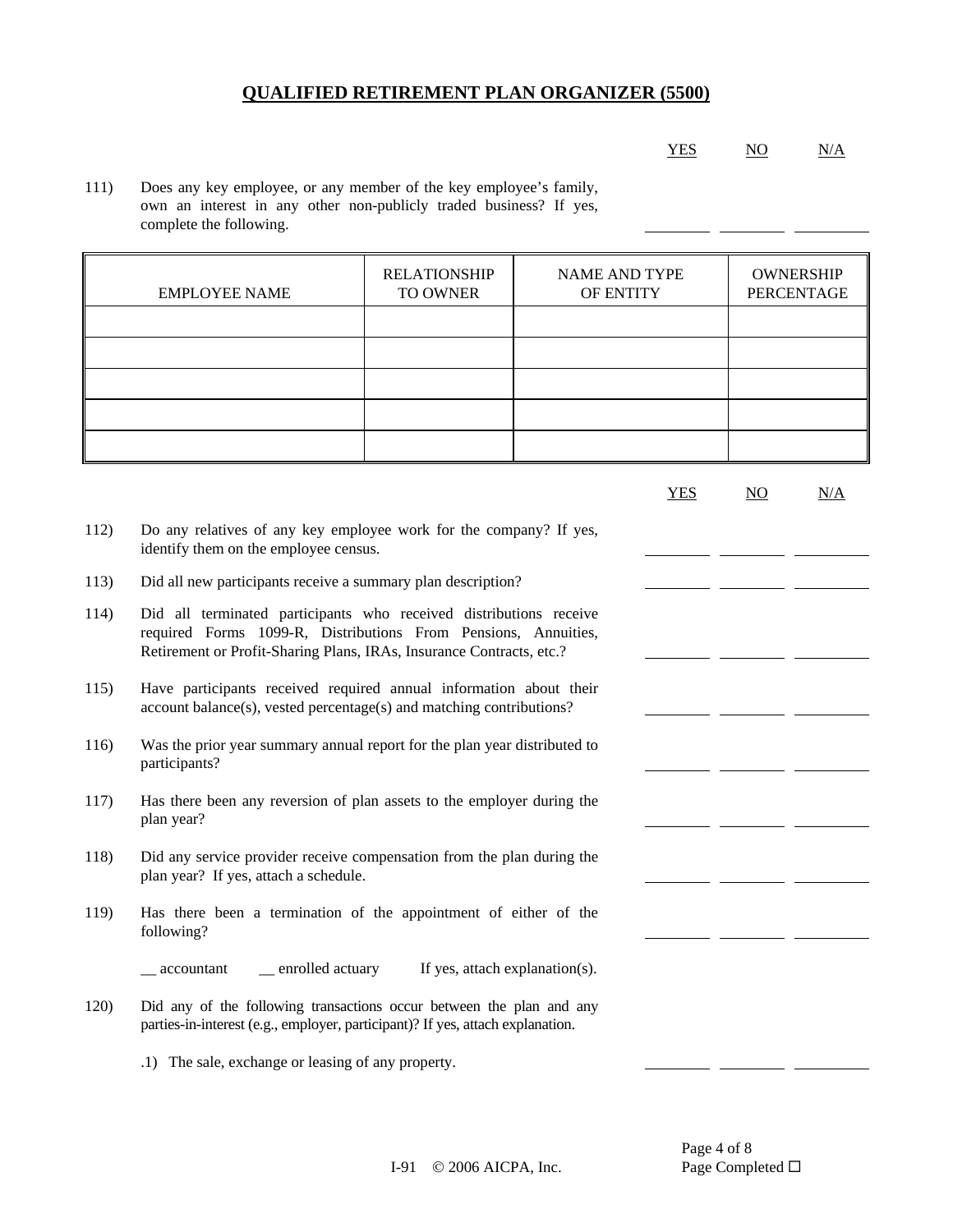|      |                                                                                                                                                                                                                        | <b>YES</b> | NO | N/A |
|------|------------------------------------------------------------------------------------------------------------------------------------------------------------------------------------------------------------------------|------------|----|-----|
|      | The lending of money or other extension or credit (with certain<br>.2)<br>exemptions for plan loans to participants or beneficiaries).                                                                                 |            |    |     |
|      | The furnishing of goods, services, or facilities.<br>.3)                                                                                                                                                               |            |    |     |
|      | The transfer of any plan assets to, or use of any plan assets by or for<br>.4)<br>the benefit of, a party-in-interest.                                                                                                 |            |    |     |
|      | .5) The plan's acquisition or retention of any employer security or<br>employer property.                                                                                                                              |            |    |     |
| 121) | Is the plan audited by an independent qualified public accountant? If yes,<br>provide the audited financial statements and complete the following<br>questions concerning transactions during the plan year:           |            |    |     |
|      | .1) Did the plan have assets held for investment?                                                                                                                                                                      |            |    |     |
|      | .2) Were any loans or fixed obligations due the plan in default as of the<br>close of the plan year or considered uncollectible?                                                                                       |            |    |     |
|      | .3) Were any plan transactions or series of transactions in excess of 5%<br>of the current value of plan assets?                                                                                                       |            |    |     |
|      | .4) Did the plan engage in any non-exempt transactions with parties-in-<br>interest not reported in the notes to the financial statement?                                                                              |            |    |     |
|      | Did the plan hold qualifying employer securities that are not<br>.5)<br>publicly traded?                                                                                                                               |            |    |     |
|      | Did the plan purchase or receive any nonpublicly traded securities<br>.6)<br>that were not appraised in writing by an unrelated third party within<br>three months prior to their receipt?                             |            |    |     |
|      | Did any person managing plan assets have a financial interest worth<br>.7)<br>more than 10% in any party providing services to the plan or receive<br>anything of value from any party providing services to the plan? |            |    |     |
|      |                                                                                                                                                                                                                        |            |    |     |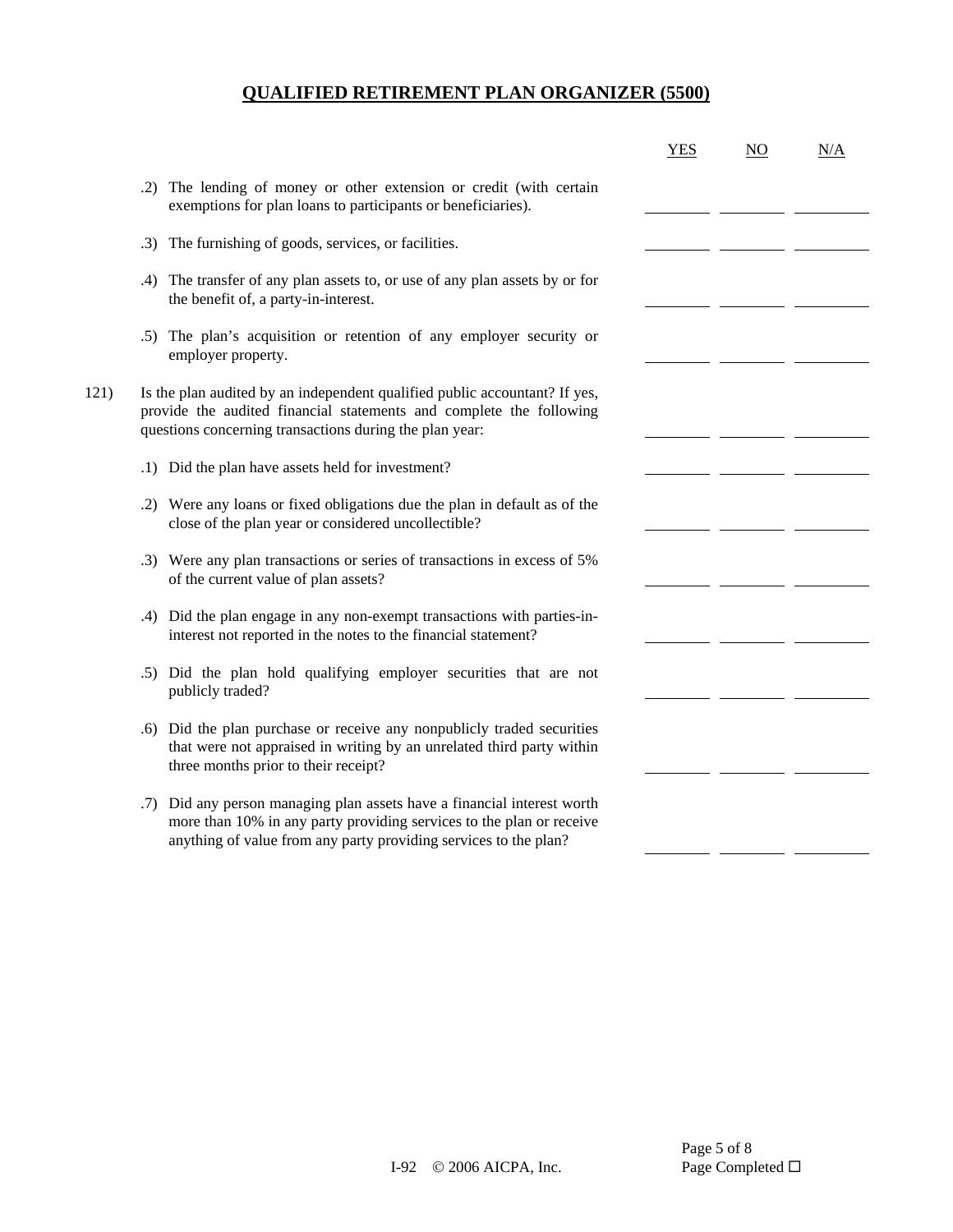### **EMPLOYEE CENSUS**

| <b>EMPLOYEE NAME</b> | <b>SOCIAL</b><br><b>SECURITY</b>                                                                                        | <b>TYPE</b> | <b>DATE</b><br>OF       | <b>DATE</b><br>OF        | <b>DATE</b><br>OF       | <b>DATE</b><br>OF       | <b>HOURS</b><br>OF |                                                                                                                                                                                                                                      | <b>EMPLOYEE CONTRIBUTIONS</b> | <b>DISTRIBUTION</b><br>IN |
|----------------------|-------------------------------------------------------------------------------------------------------------------------|-------------|-------------------------|--------------------------|-------------------------|-------------------------|--------------------|--------------------------------------------------------------------------------------------------------------------------------------------------------------------------------------------------------------------------------------|-------------------------------|---------------------------|
| (LAST, FIRST, I.)    | <b>NUMBER</b>                                                                                                           | $CODES*$    | <b>BIRTH</b>            | <b>HIRE</b>              | <b>TERM</b>             | <b>REHIRE</b>           | <b>SERVICE</b>     | COMPENSATION** TAX-DEFERRED                                                                                                                                                                                                          | <b>AFTER TAX</b>              | <b>PLAN YEAR</b>          |
|                      | and the company of the                                                                                                  |             | $\frac{1}{2}$           | $\frac{1}{2}$            |                         |                         |                    | <u> 222 - 222 - Elena Hermann, mension elementziar esperantzaren erroma</u>                                                                                                                                                          |                               |                           |
|                      |                                                                                                                         |             |                         |                          |                         |                         |                    |                                                                                                                                                                                                                                      |                               |                           |
|                      |                                                                                                                         |             |                         |                          |                         | __/__/__                |                    | <u> 1989 - Johann John Harry Harry Harry Harry Harry Harry Harry Harry Harry Harry Harry Harry Harry Harry Harry H</u>                                                                                                               |                               |                           |
|                      | and the state of the state                                                                                              |             | $\frac{1}{2}$           | $\frac{\Delta}{\Delta}$  | $\frac{1}{2}$           | $\frac{\gamma}{\gamma}$ |                    | <u> Alexandro alexandro de la construcción de la construcción de la construcción de la construcción de la construcción de la construcción de la construcción de la construcción de la construcción de la construcción de la cons</u> |                               |                           |
|                      | and the state of the                                                                                                    |             | $\frac{1}{2}$           | $\frac{1}{2}$            | $\frac{1}{2}$           | $\frac{1}{2}$           |                    |                                                                                                                                                                                                                                      |                               |                           |
|                      | and the state of the                                                                                                    |             |                         | $-/-/-$                  | $\frac{1}{2}$           | $\frac{1}{2}$           |                    | <u> 1980 - John Harry Harry Harry Harry Harry Harry Harry Harry Harry Harry Harry Harry Harry Harry Harry Harry Harry Harry Harry Harry Harry Harry Harry Harry Harry Harry Harry Harry Harry Harry Harry Harry Harry Harry Harr</u> |                               |                           |
|                      | and the state of the state                                                                                              |             | $\frac{1}{2}$           | $\frac{1}{2}$            | $\frac{1}{2}$           | $\frac{\mu}{\mu}$       |                    |                                                                                                                                                                                                                                      |                               |                           |
|                      | and the company of                                                                                                      |             | $\frac{1}{2}$           | $\frac{1}{2}$            | $\frac{1}{2}$           | $\frac{\gamma}{\gamma}$ |                    | <u> 1989 - Alexandro Alexandro Alexandro Alexandro </u>                                                                                                                                                                              |                               |                           |
|                      | and the company of                                                                                                      |             |                         | $\overline{\phantom{a}}$ | $\frac{1}{2}$           | $\frac{1}{2}$           |                    |                                                                                                                                                                                                                                      |                               |                           |
|                      | and the state of the state                                                                                              |             | $\frac{\Delta}{\Delta}$ | $\frac{\Delta}{\Delta}$  | $\frac{\gamma}{\gamma}$ | $\frac{\Delta}{\Delta}$ |                    | <u> 1989 - Andrea Andrew Alexander (h. 1989)</u>                                                                                                                                                                                     |                               |                           |
|                      | and the company of the                                                                                                  |             | $\frac{1}{2}$           | $\frac{1}{2}$            | $\frac{1}{2}$           | $\frac{1}{2}$           |                    | <u> 1999 - Johann John Stone, mars eta eta eta eta erromanen eta erromanen erromanen erromanen erromanen erromane</u>                                                                                                                |                               |                           |
|                      |                                                                                                                         |             |                         | $\frac{1}{1}$            | $\frac{1}{2}$           | $\frac{1}{2}$           |                    | the control of the control of the control of the control of the control of                                                                                                                                                           |                               |                           |
|                      | and the state of the state                                                                                              |             | $\frac{1}{2}$           |                          | $\frac{1}{2}$           | $\frac{\gamma}{\gamma}$ |                    |                                                                                                                                                                                                                                      |                               |                           |
|                      | <u> De Carlos de Carlos de Carlos de Carlos de Carlos de Carlos de Carlos de Carlos de Carlos de Carlos de Carlos d</u> |             |                         |                          | $\frac{1}{2}$           | $\frac{1}{2}$           |                    | <u> 1980 - Andrea Andrew Amerikaans en Andrew Maria (h. 19</u>                                                                                                                                                                       |                               |                           |
|                      |                                                                                                                         |             |                         |                          |                         |                         |                    |                                                                                                                                                                                                                                      |                               |                           |
|                      | and the company of the                                                                                                  |             | $\frac{1}{1}$           | $\frac{1}{1}$            | $\frac{1}{2}$           | $\perp$                 |                    |                                                                                                                                                                                                                                      |                               |                           |

\* See type codes on attached page

\*\* Compensation is generally defined by the plan.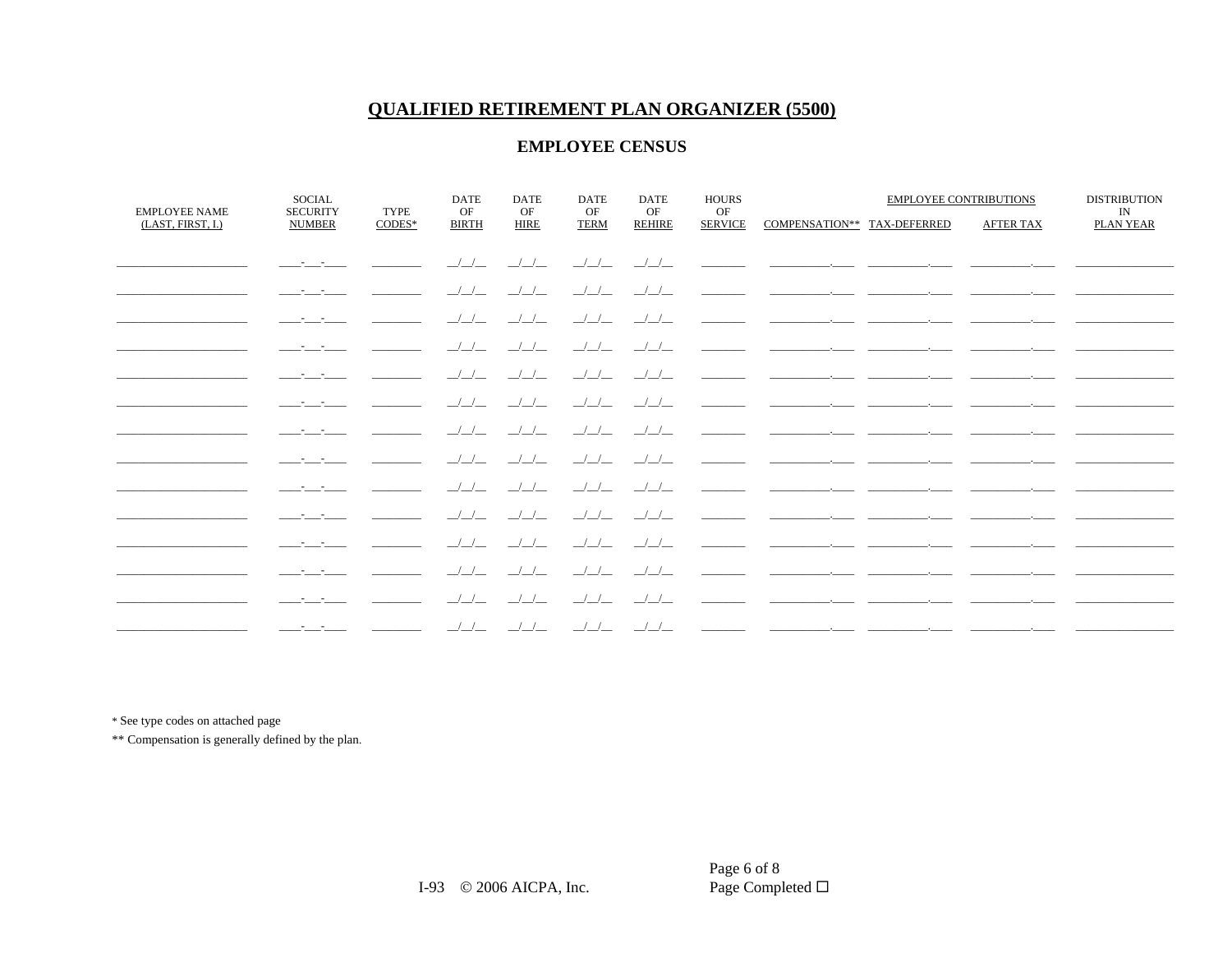### **EMPLOYEE CENSUS INSTRUCTIONS**

### Type Codes

Type codes are used in calculating distributions and in preparing various government reports, and may also affect eligibility for certain benefits.

|                         |                               | Type 2: Key or                     |                        |
|-------------------------|-------------------------------|------------------------------------|------------------------|
| Type 1: Employee Status |                               | <b>Highly Compensated Employee</b> | Type 3: Marital Status |
| $1 =$ Active            | $7 = Deceased$                | $a =$ Key employee only            | $Y =$ Married          |
| $2 = Terminated$        | $8 =$ Independent Contractor/ | $b =$ Highly compensated only      | $N =$ Unmarried        |
| $3$ = Retired           | Leased                        | $c =$ Key & highly compensated     |                        |
| $4 = Disabled$          | $9 =$ Independent Contractor/ | $d =$ Family member of key         |                        |
| $5 =$ Excludable        | Not Leased                    | employee                           |                        |
| $6 =$ Leave of Absence  |                               |                                    |                        |

### Hours of Service

Hours of service may be the basis for determining eligibility to participate in the plan, eligibility to receive an employer contribution and eligibility for vesting. If actual hours are available for the plan year, please provide the actual hours of service. However, if actual hours are not maintained by the employer, you may use the following coding to identify hours of service:

**L** Less than 500 hours **S** Between 499 and 1000 hours **F** 1,000 hours or more.

#### **Compensation**

For defined contribution plans, contributions and allocations are based upon a definition of compensation which generally will be contained in the plan document. Complete the employee census after indicating below how compensation is defined in your plan.

- [ ] Compensation reported as taxable income for W-2 purposes
- [ ] Wages paid during the plan year
- [ ] Compensation before 401(k) deferrals and after section 125 deferrals
- [ ] Wages accrued during the plan year
- [ ] Includes bonus [ ] Excludes bonus
- [ ] Includes tips [ ] Excludes tips
- [ ] Includes commissions [ ] Excludes commissions
- $\begin{bmatrix} 1 & 1 \end{bmatrix}$  Other